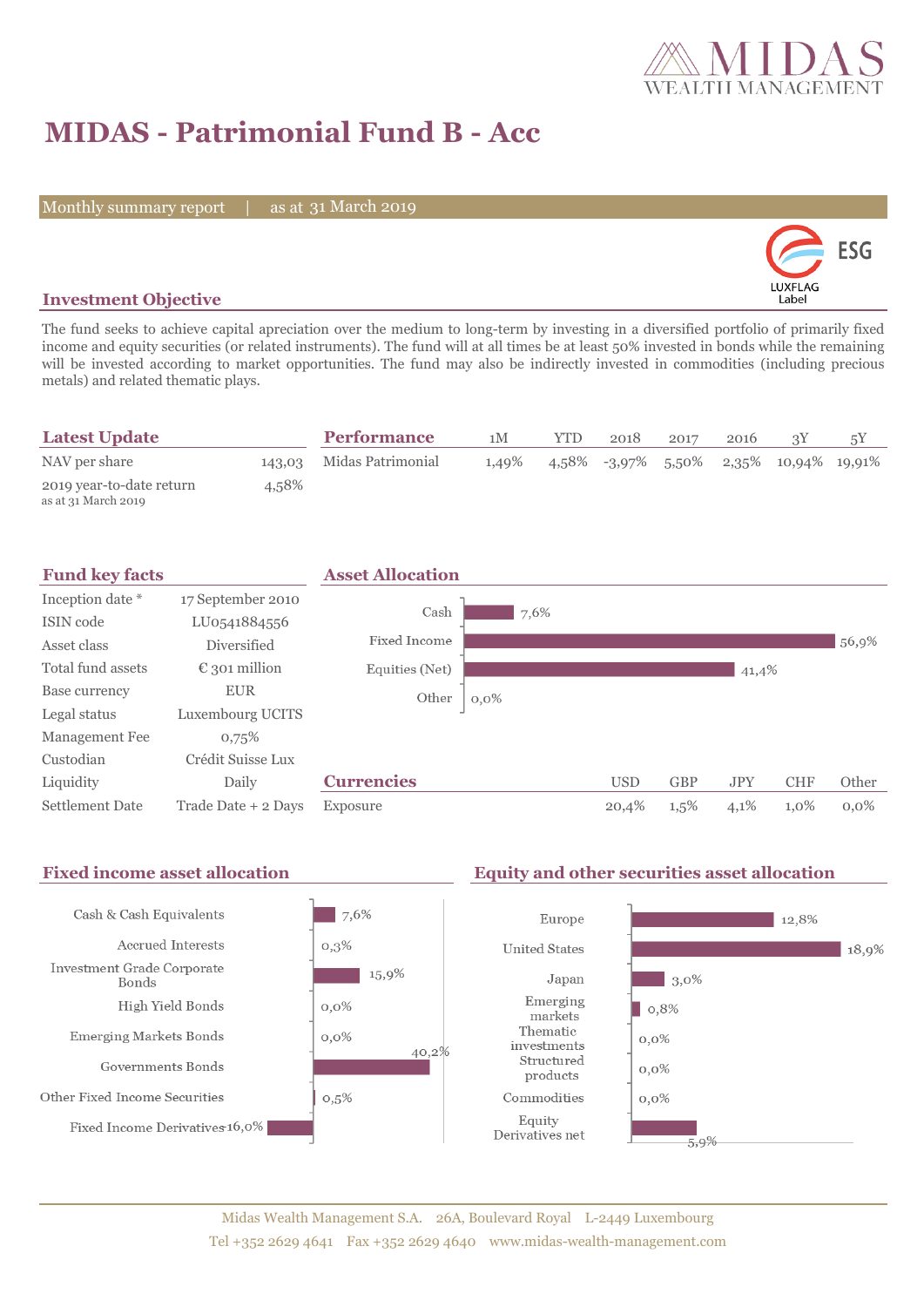

# **MIDAS - Patrimonial Fund B - Acc**

Monthly summary report | as at 31 March 2019

| Top 10 fixed income holdings            | YTM     | Rating     | Weight  | <b>Fixed income rating breakdown</b> |  |
|-----------------------------------------|---------|------------|---------|--------------------------------------|--|
| DEUTSCHLAND REP : DBR 0 1/2 08/15/27    | $-0,2%$ | <b>AAA</b> | 6,2%    |                                      |  |
| NETHERLANDS GOVT: NETHER 0 3/4 07       | 0,1%    | AAA        | $3,5\%$ | AAA<br>31,6%                         |  |
| BOTS: BOTS $o$ $o5/31/19$               | $-0,2%$ | <b>BBB</b> | 3,3%    | AA<br>16,2%                          |  |
| EUROPEAN INVT BK : EIB o $3/8$ 07/16/25 | $0.0\%$ | <b>AAA</b> | 2,7%    | 9,0%<br>А                            |  |
| AGENCE FRANCAISE : AGFRNC 0 1/8 11/1.   | $0.0\%$ | AA         | 2,7%    | <b>BBB</b><br>33,6%                  |  |
| HELLENIC T-BILL : GTB 0 04/05/19        | 0,7%    | B          | 2,7%    | BB<br>$0,0\%$                        |  |
| BTPS: BTPS 2 02/01/28                   | 2,3%    | <b>BBB</b> | 2,5%    | B<br>5,6%                            |  |
| ALLIANDER: ALLRNV 07/8 04/22/26         | 0,4%    | $AA-$      | 2,1%    | <b>CCC</b><br>$0,0\%$                |  |
| SPANISH GOV'T: SPGB 1.6 04/30/25        | 0,4%    | $BBB+$     | 1,9%    | <b>NR</b>                            |  |
| ASFINAG : ASFING 0 1/4 10/18/24         | $-0,1%$ | $AA+$      | 1,4%    | $3,9\%$                              |  |

| Top 10 equity holdings       | Sector                     | Weight  | <b>Equity sector breakdown</b> |          |  |  |
|------------------------------|----------------------------|---------|--------------------------------|----------|--|--|
| <b>JOHNSON &amp; JOHNSON</b> | Health Care                | $0,9\%$ | Consumer Discretionary         | 10,8%    |  |  |
| <b>APPLE INC</b>             | Information Technolog 0,9% |         | Consumer Staples               | $11,5\%$ |  |  |
| MICROSOFT CORP               | Information Technolog 0,8% |         | Energy                         | 6,2%     |  |  |
| PEPSICO INC                  | <b>Consumer Staples</b>    | 0,8%    | Financials                     | 14,2%    |  |  |
| <b>FREY</b>                  | <b>Real Estate</b>         | 0,8%    | Health Care                    | 16,8%    |  |  |
| ALIBABA GROUP HOLDING-SP ADR | Consumer Discretionar 0,8% |         | Information Technology         | 14,8%    |  |  |
|                              |                            |         | Industrials                    | 10,0%    |  |  |
| VISA INC                     | Information Technolog 0.8% |         | Materials                      | $3,2\%$  |  |  |
| <b>MEDTRONIC PLC</b>         | <b>Health Care</b>         | 0,8%    | <b>Communication Services</b>  | 6,5%     |  |  |
| <b>ALPHABET INC-CL A</b>     | Communication Service 0,7% |         | <b>Utilities</b>               | $1,5\%$  |  |  |
| AMAZON.COM INC               | Consumer Discretionar 0,7% |         | Real Estate                    | $4,5\%$  |  |  |
|                              |                            |         |                                |          |  |  |

## **Top 5 funds and other holdings**

Amundi Japan TOPIX ETF 3,0%